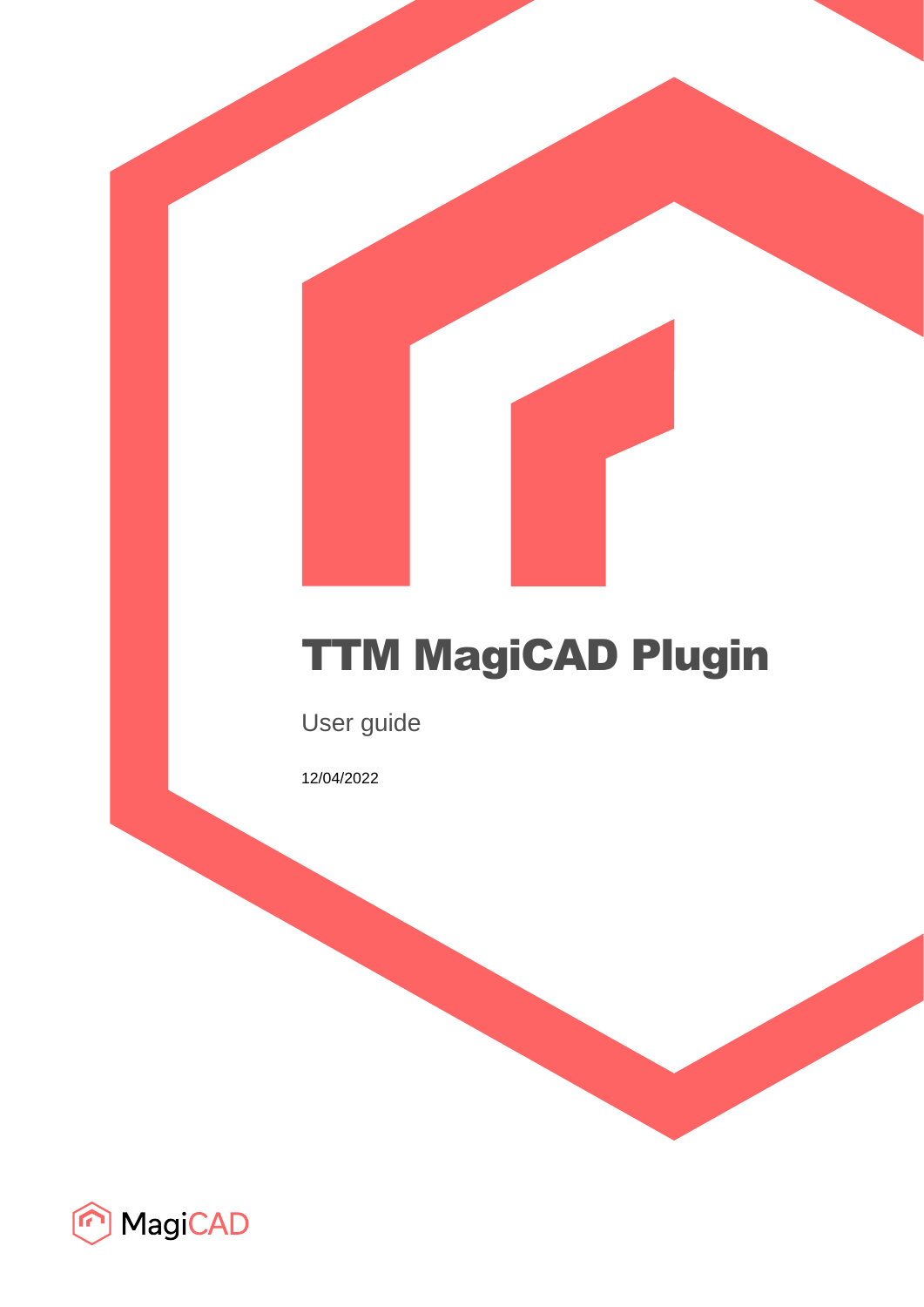

# **Content**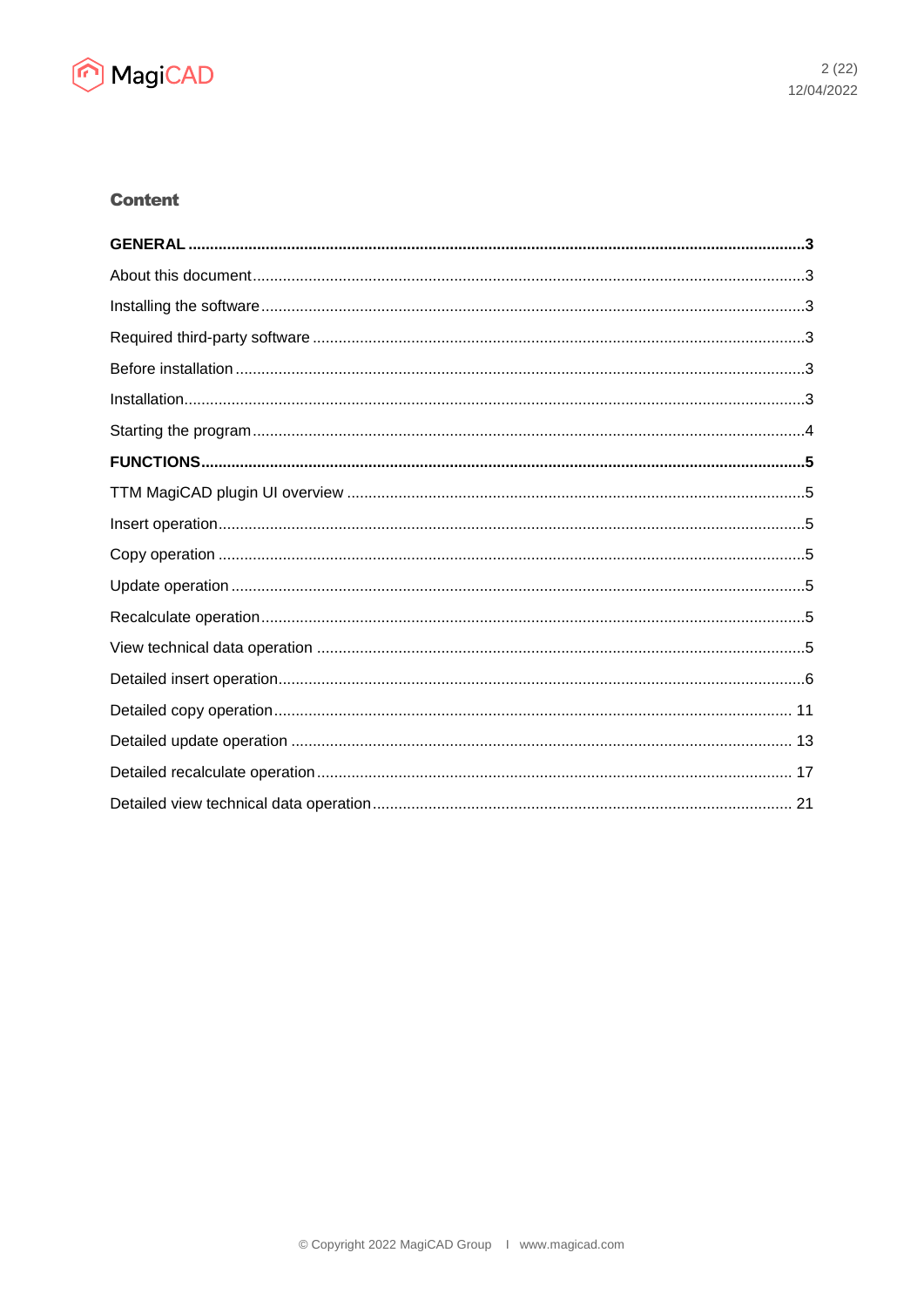

## General

## About this document

This document contains instructions on using TTM MagiCAD plugin.

TTM MagiCAD plugin allows user to insert, copy, update, recalculate and view the technical data of the shunt units with MagiCAD.

#### Installing the software

#### Required third-party software

TTM MagiCAD plugin works with the following MagiCAD and AutoCAD versions

- MagiCAD 2022 and AutoCAD 2017-2022
- MagiCAD 2023 and AutoCAD 2019-2023

#### Before installation

- 1. Workstation administrator privileges are recommended for installation.
- 2. **Notice if you have several AutoCAD versions on your workstation.** Before you run the plugin installer, start MagiCAD to make sure that TTM MagiCAD Plugin installs on the same AutoCAD platform as MagiCAD.

#### Installation

1. Download the installer file from MagiCAD portal to your workstation:

https://portal.magicad.com/Download/ProductSearch?searchStr=TTM&categoryId=3

2. Run the TTM MagiCAD plug-in installer on your workstation.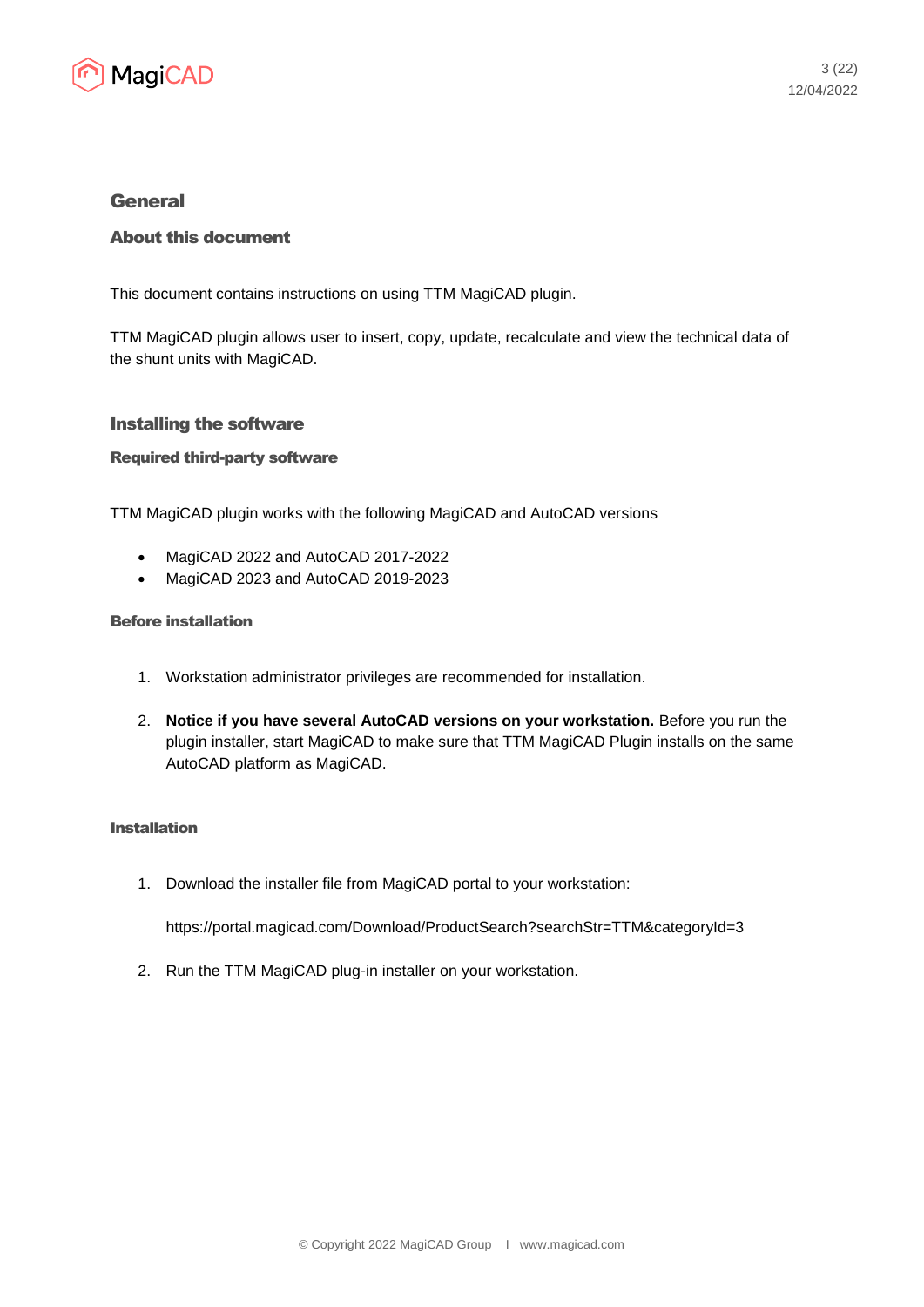

#### Starting the program

The plugin is automatically loaded and is ready to be used once MagiCAD is started next time after the plugin is installed.

Before you start using the TTM MagiCAD plugin, (re)start the MagiCAD and open a Heating and piping project.

Locate the MagiCAD plugins tab from the AutoCAD ribbon. Once the TTM MagiCAD plugin is loaded its ribbon panel can be found from the MagiCAD plugins tab. When the drop-down button is clicked the list of available operations will be shown.



*Figure 1 Plugin ribbon panel operations*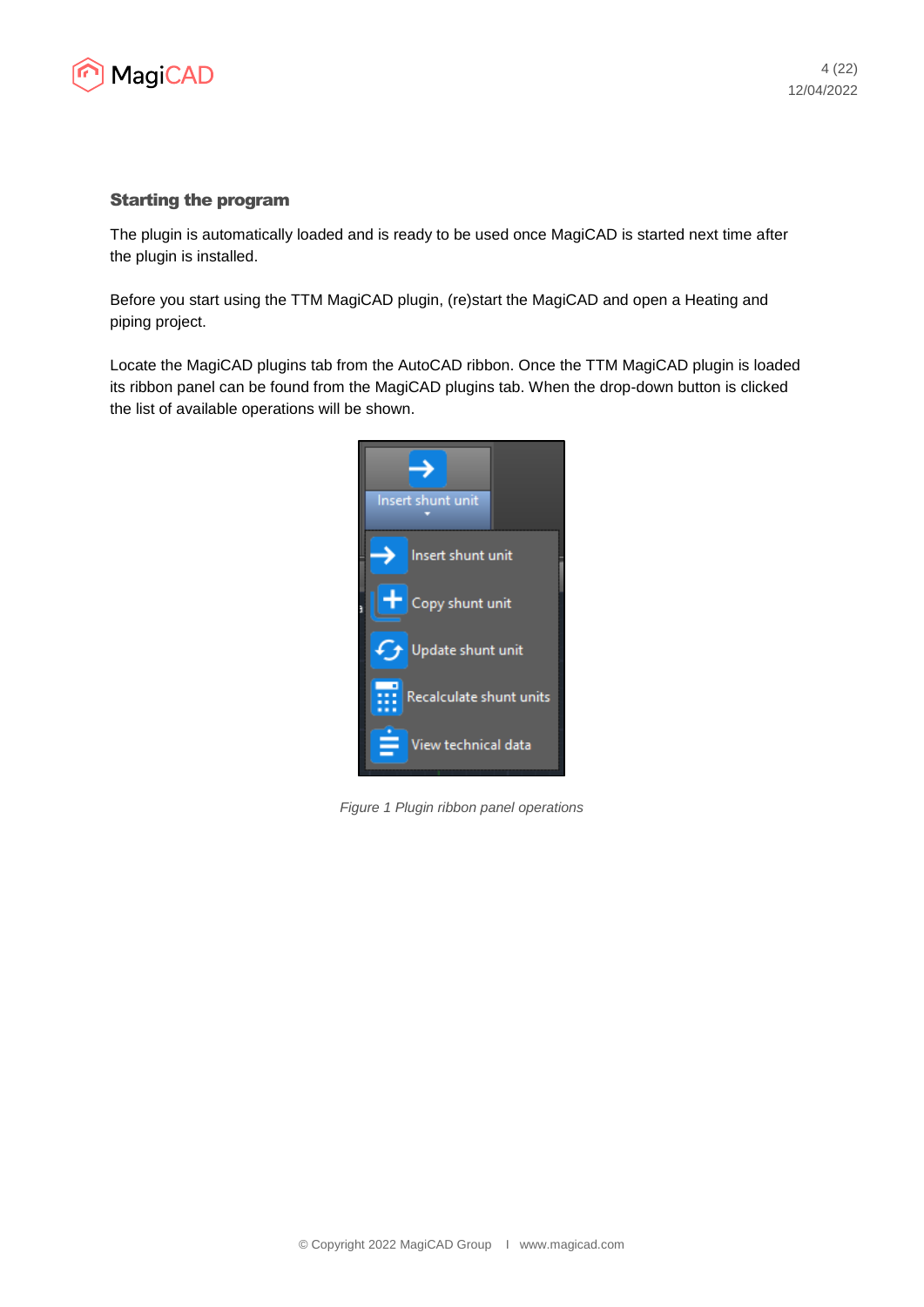

# Functions

## TTM MagiCAD plugin UI overview

Plugin contains the following operations:

#### Insert operation



This command inserts a new shunt unit to MagiCAD with TTM calculation program software.

#### Copy operation



This command makes shunt unit inserting faster without going through the TTM calculation program.

#### Update operation



This command updates one shunt unit with the TTM calculation program and finally updates the data to shunt unit in MagiCAD.

#### Recalculate operation



This command recalculates one or multiple shunt units with TTM calculation program and finally updates the data to shunt units in MagiCAD.

#### View technical data operation



This command is for viewing the TTM calculation program generated technical data of the shunt unit in MagiCAD.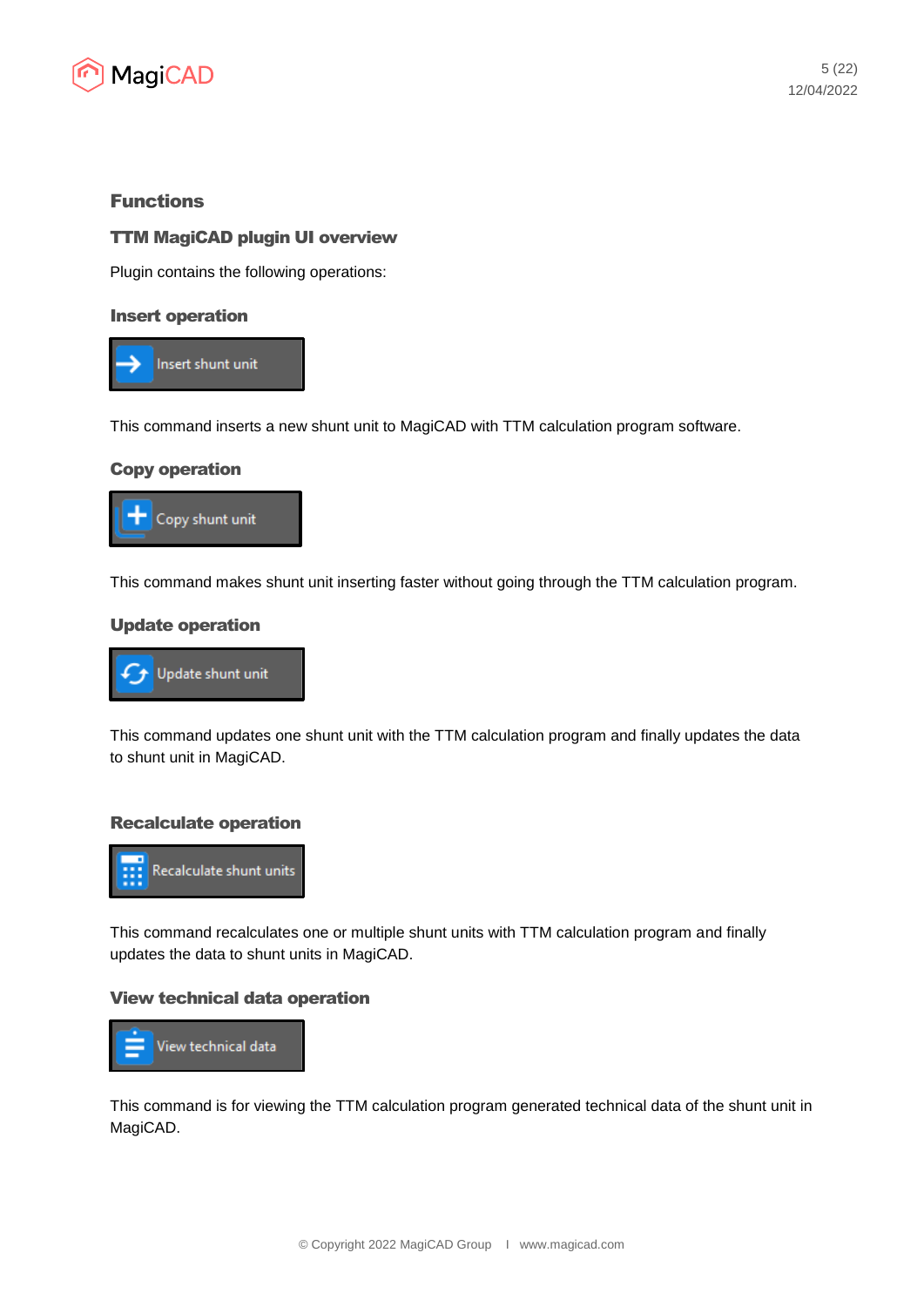

#### Detailed insert operation



Follow these steps to insert TTM shunt unit to MagiCAD drawing:

- 1. Draw and balance the secondary circuit in MagiCAD. This is important because TTM MagiCAD plugin sends the secondary circuit flow and pressure drop data to the TTM calculation program. These values are input parameters for calculation program.
- 2. Click the "Insert shunt unit" button from TTM MagiCAD plugin ribbon panel or give the "TTM\_INSERT" command.
- 3. Once the operation is started, user is first prompted to select the MagiCAD system for the shunt primary circuit. The selected system will be set for the shunt unit that is exported to the MagiCAD via plugin.

| A TTM MagiCAD Plugin - System selection   | ×                        |
|-------------------------------------------|--------------------------|
| Select MagiCAD System for primary circuit |                          |
| Heating, Primary 1                        | $\overline{\phantom{a}}$ |
| Heating, Primary 1                        |                          |
| Heating 1                                 |                          |
| Cooling 1                                 |                          |
|                                           |                          |
|                                           |                          |

*Figure 2 Selecting the primary circuit for the shunt unit*

4. User is prompted to select the supply and return pipes of the secondary circuit. It is important to select that part (or near end) of the pipe that should be connected to the shunt unit. Reason for this is that plugin sends flow and pressure drop information data from the selected pipes to TTM calculation program.



*Figure 3 Selecting the supply pipe from the secondary circuit for the shunt unit*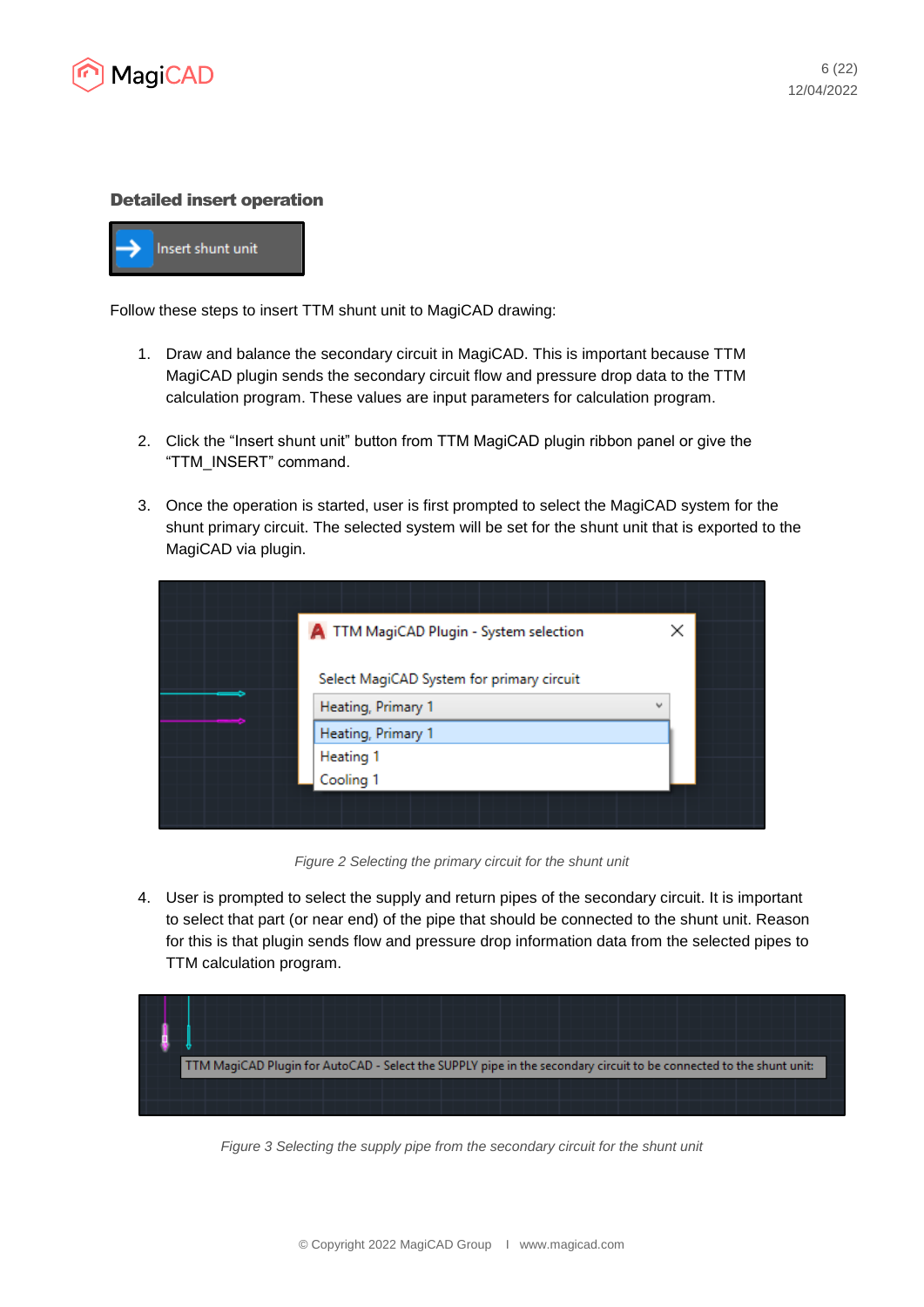

- TTM MagiCAD Plugin 2017.10.1  $\Box$  $\times$ **SHUNTselect - Beräkningsprogram** TM てな出 1. PRINCIPVAL **PRINCIPVAL TILL SHUNTKOPPEL** 2. SHUNTKOPPEL BERÄKNING AV SHUNTOPAC SHUNTGRUPPER FÖR 3. INDATA Anläggning 4. PUMP/RÖR VAL 5. VENTILVAL Värme Kyla Värmeåtervinning **BERÄKNING RESULTAT** MagiCAD
- 5. After secondary circuit pipe selections the TTM calculation program is started.

*Figure 4 TTM calculation program start view*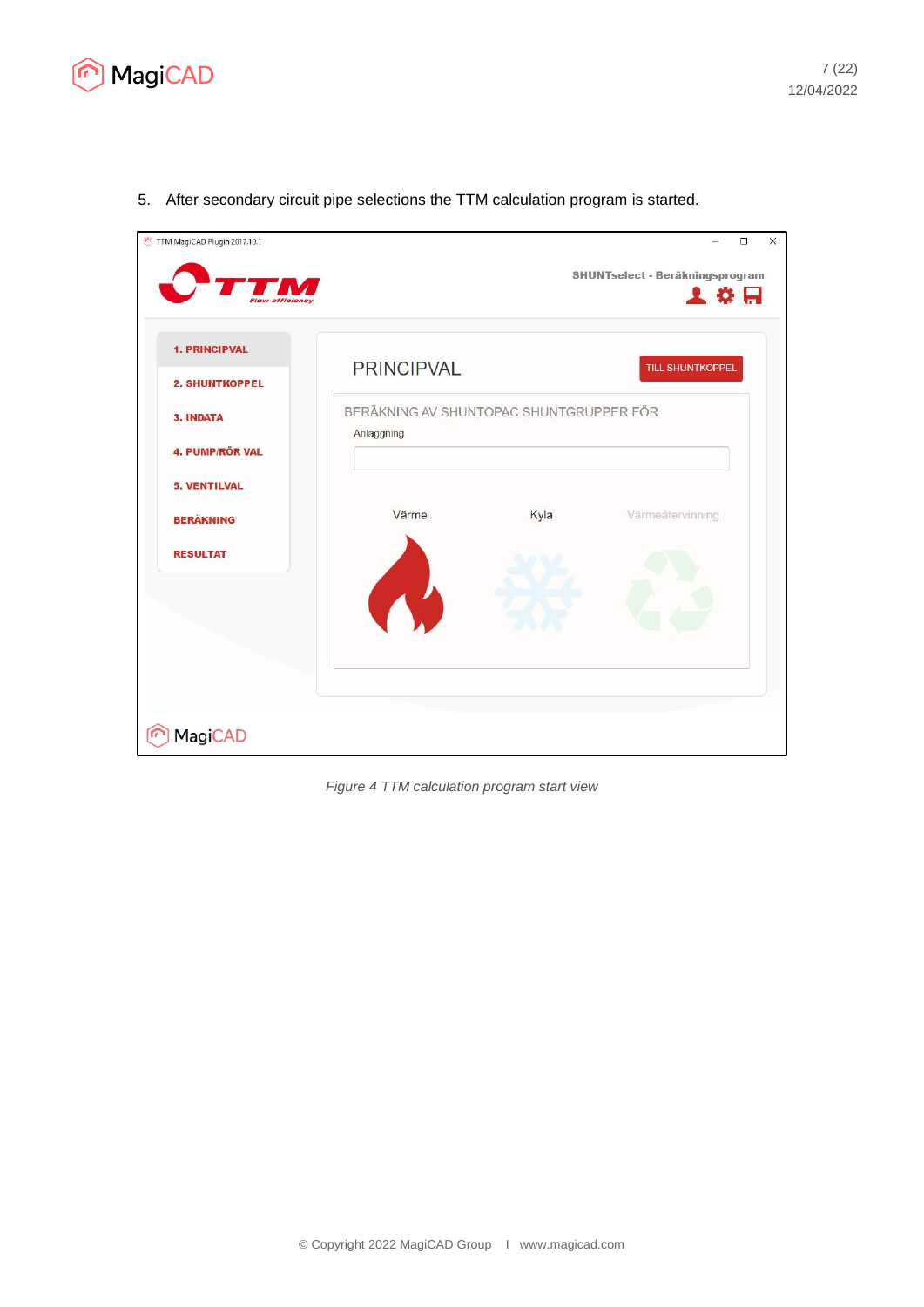

6. Calculation input parameters are set based on selected MagiCAD system and selected secondary circuit pipes. The user has to input a user code, estimated primary circuit minimum driving pressure and select media type in order to proceed the calculations (highlighted with red).



*Figure 5 TTM calculation program input data*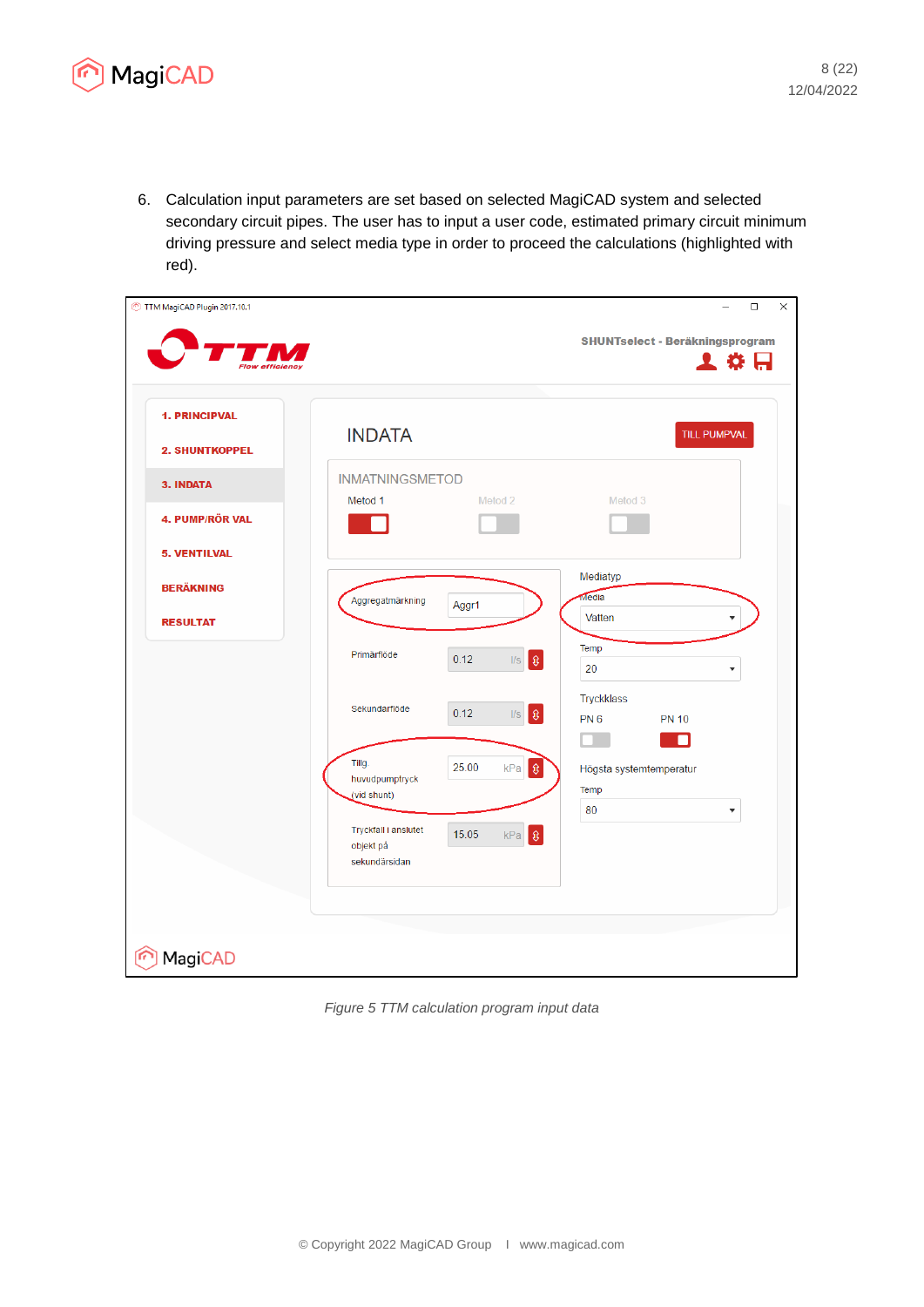

7. Selected product can be exported to MagiCAD from the final page of the TTM calculation program. User clicks the insert button (highlighted with red) to insert the dimensioned shunt unit to MagiCAD.



*Figure 6 TTM calculation done and insert shunt unit in to MagiCAD*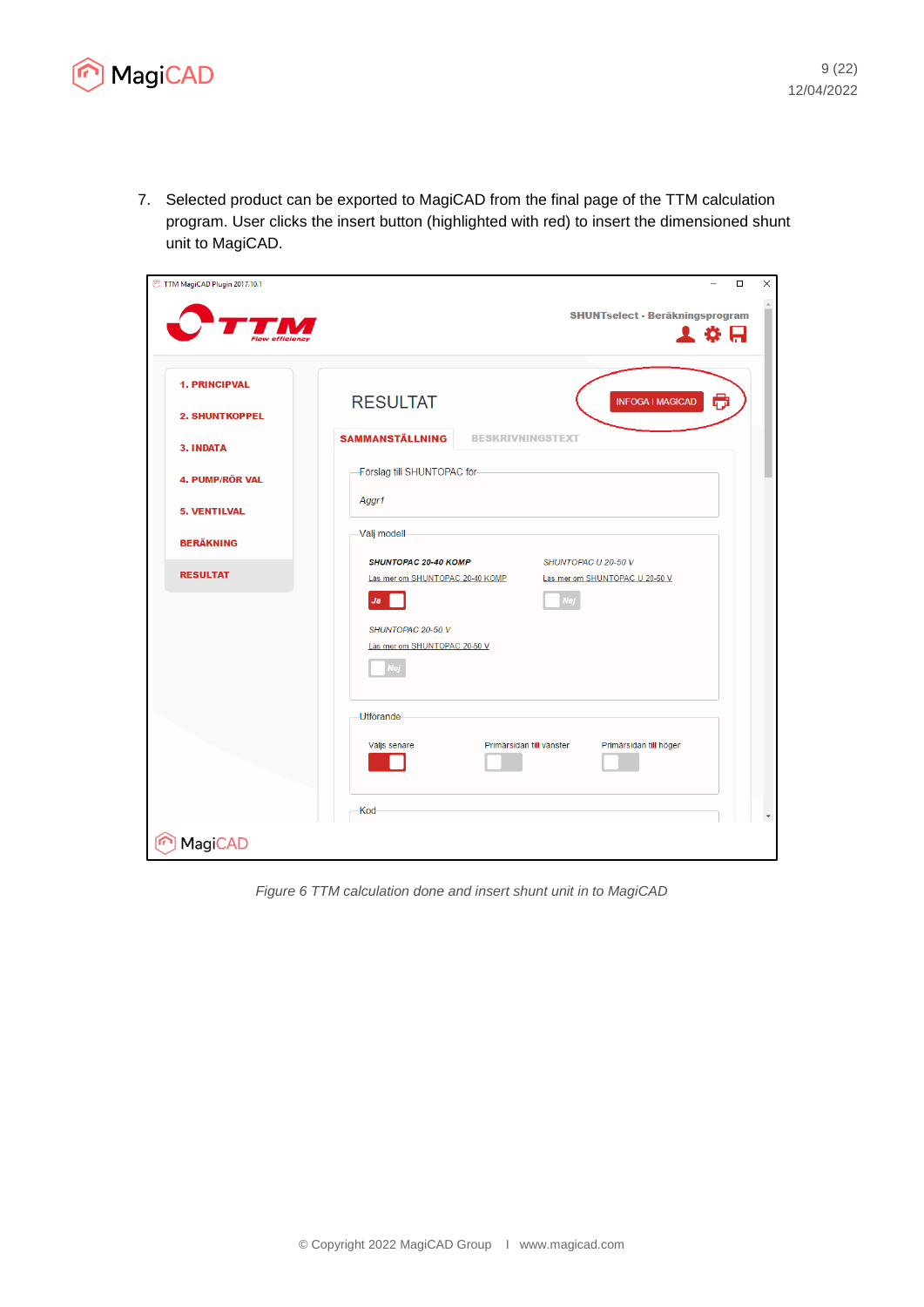

8. Once the shunt unit is inserted to MagiCAD it should be connected to primary and secondary circuits. After the needed shunt units are inserted to the MagiCAD, user runs the MagiCAD balancing calculation for necessary primary and secondary circuits.



*Figure 7 Shunt inserted and connected to circuits*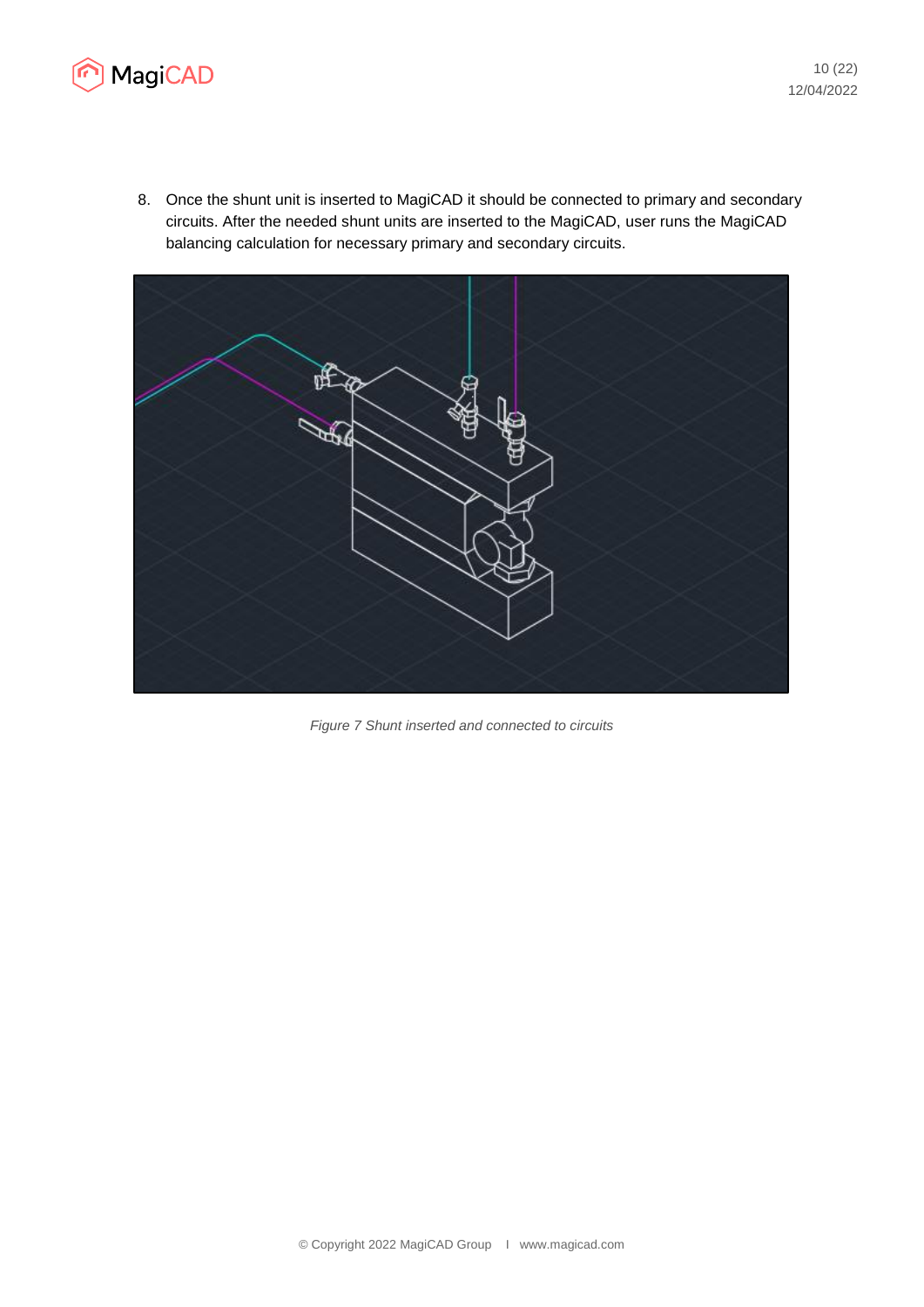

#### Detailed copy operation



This operation allows user to copy an existing TTM shunt unit within the drawing. The copied shunt unit can be pasted single or multiple times into the drawing.

1. Click the "Copy shunt unit" button from TTM MagiCAD plugin ribbon panel or give the "TTM\_COPY" command.



2. User is then asked to select the shunt unit to be copied.

*Figure 8 Prompts for selecting the shunt unit*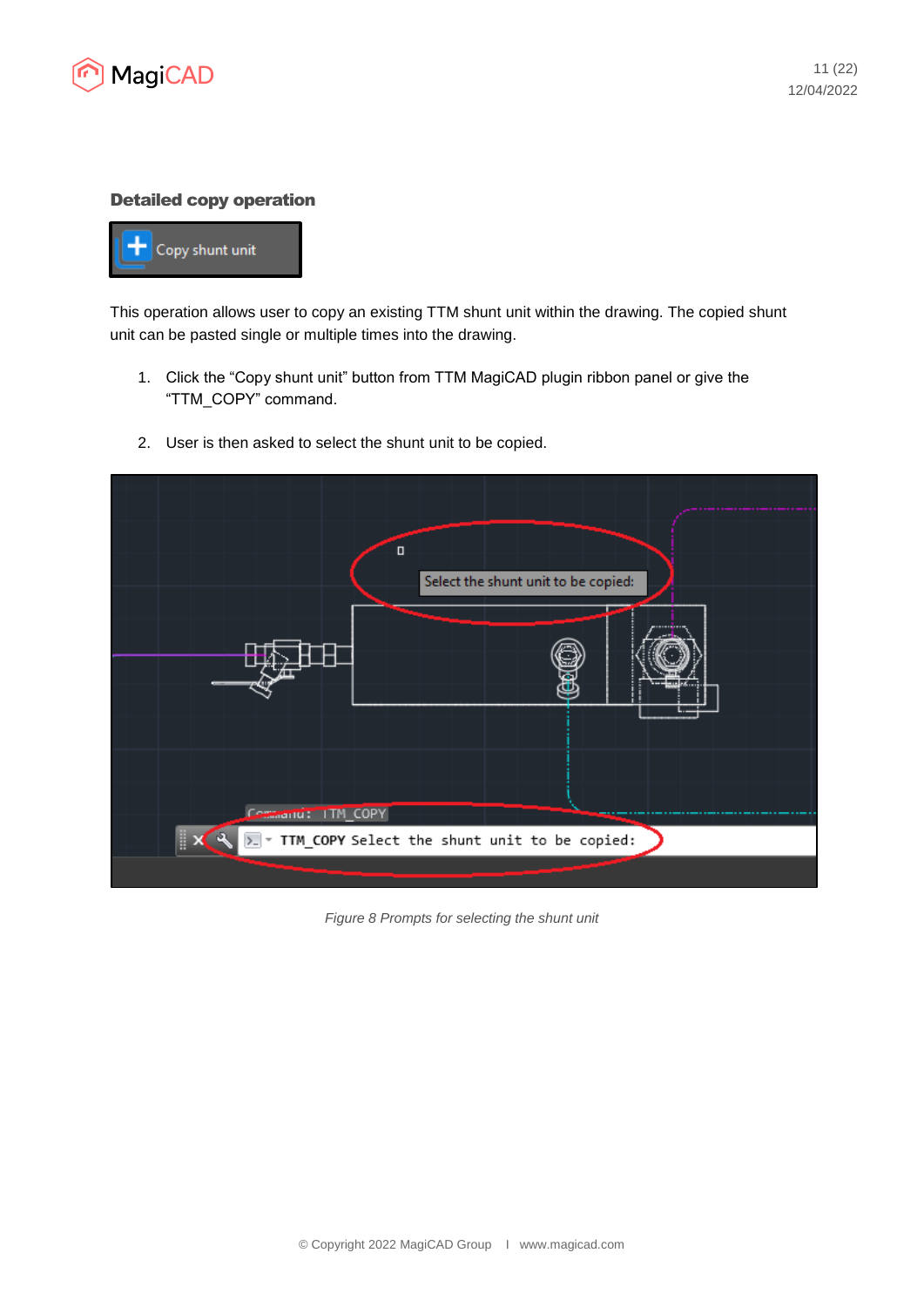

3. After selecting an existing valid shunt unit from the drawing user is prompted with a dialog to select a secondary system for the new shunt unit copy, from a dropdown list. User is also asked to write a new user code for the product before continuing.

| A TTM MagiCAD Plugin - Copy shunt                 |           | ×          |  |
|---------------------------------------------------|-----------|------------|--|
| Set the values for the new copy of the shunt unit |           |            |  |
| Secondary system                                  | Heating 1 | $\check{}$ |  |
| User code                                         | ShuntCopy |            |  |
|                                                   | <b>OK</b> | Cancel     |  |
|                                                   |           |            |  |
|                                                   |           |            |  |

*Figure 9 Copy shunt dialog*

- 4. After pressing OK user can paste the newly copied shunt unit into the drawing. This is done with the same principle as shunt insert after dimension.
- 5. When user has positioned the shunt unit into the drawing, the same dialog as before is opened again asking if the user wants to paste another copy of the selected shunt unit. User can add a new copy of the original by filling the required information and pressing OK. This can be repeated multiple times.
- 6. After inserting the last copy of shunt unit user will press cancel from the dialog and connect all the inserted shunt copies to the necessary circuits.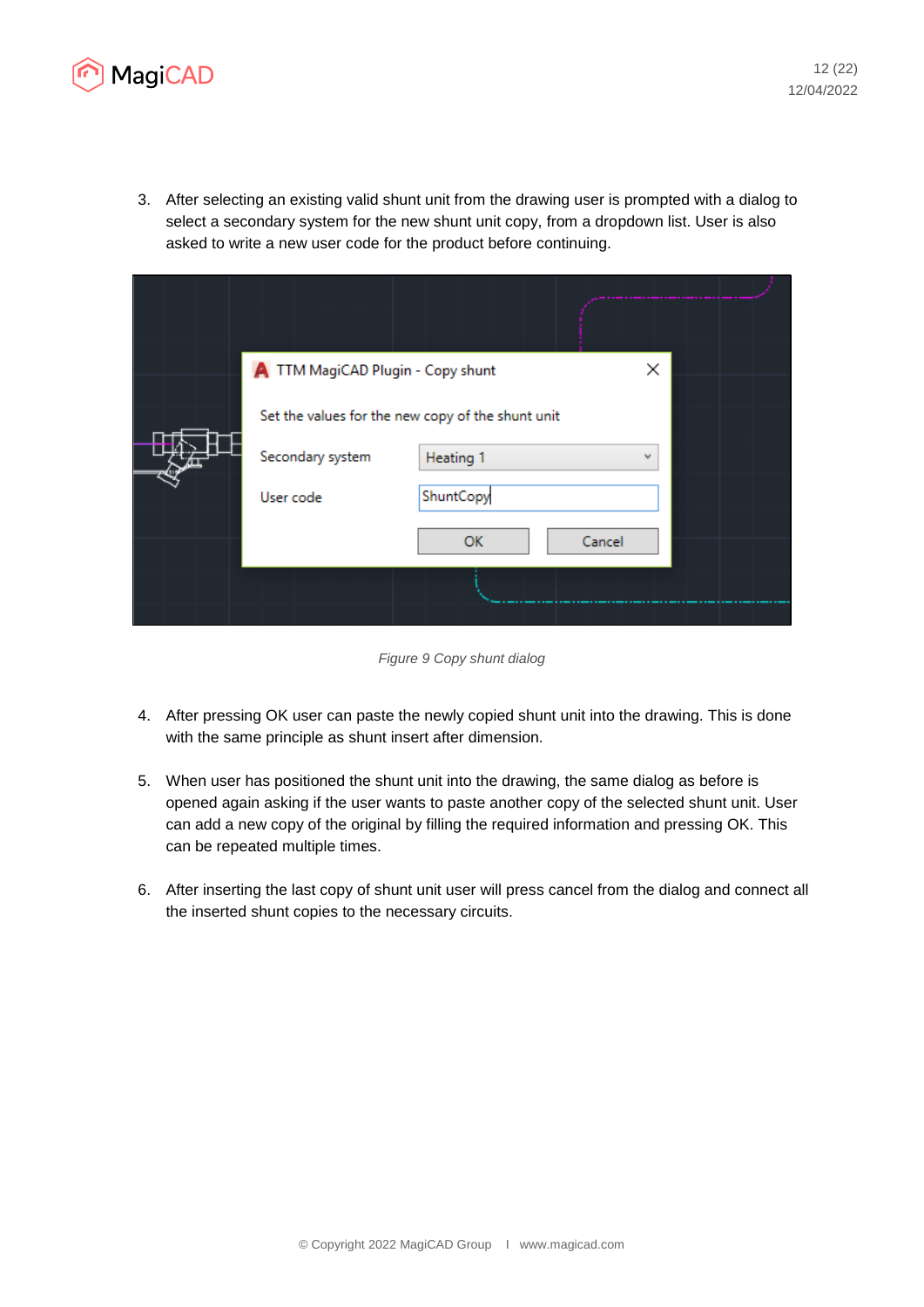

#### Detailed update operation



Shunt(s) should be updated after the primary circuit is finished. The reason for this is that the TTM calculation program will now get the accurate driving pressure value straight from MagiCAD instead of an estimation from the user.

Before updating the shunts make sure that the shunts are connected to the pipework and the MagiCAD balancing calculation has been done for the systems to which the updated shunts are connected to.

After updating the shunts make sure that the shunts are connected to the pipework in case of changed geometry. Run the MagiCAD balancing again to make sure that the pipework and shunts are up to date.

During the update shunt unit operation user can make changes to shunt unit details like the user code can be changed.

- 1. Click the "Update shunt unit" button from TTM MagiCAD plugin ribbon panel or give the "TTM\_UPDATE" command.
- 2. When update shunt unit operation is started, user is first prompted to select the shunt unit to be updated. User selects only one shunt unit for update. In case of need to update multiple shunt units user should use the recalculate operation.



*Figure 10 Prompt for selecting the shunt unit for update*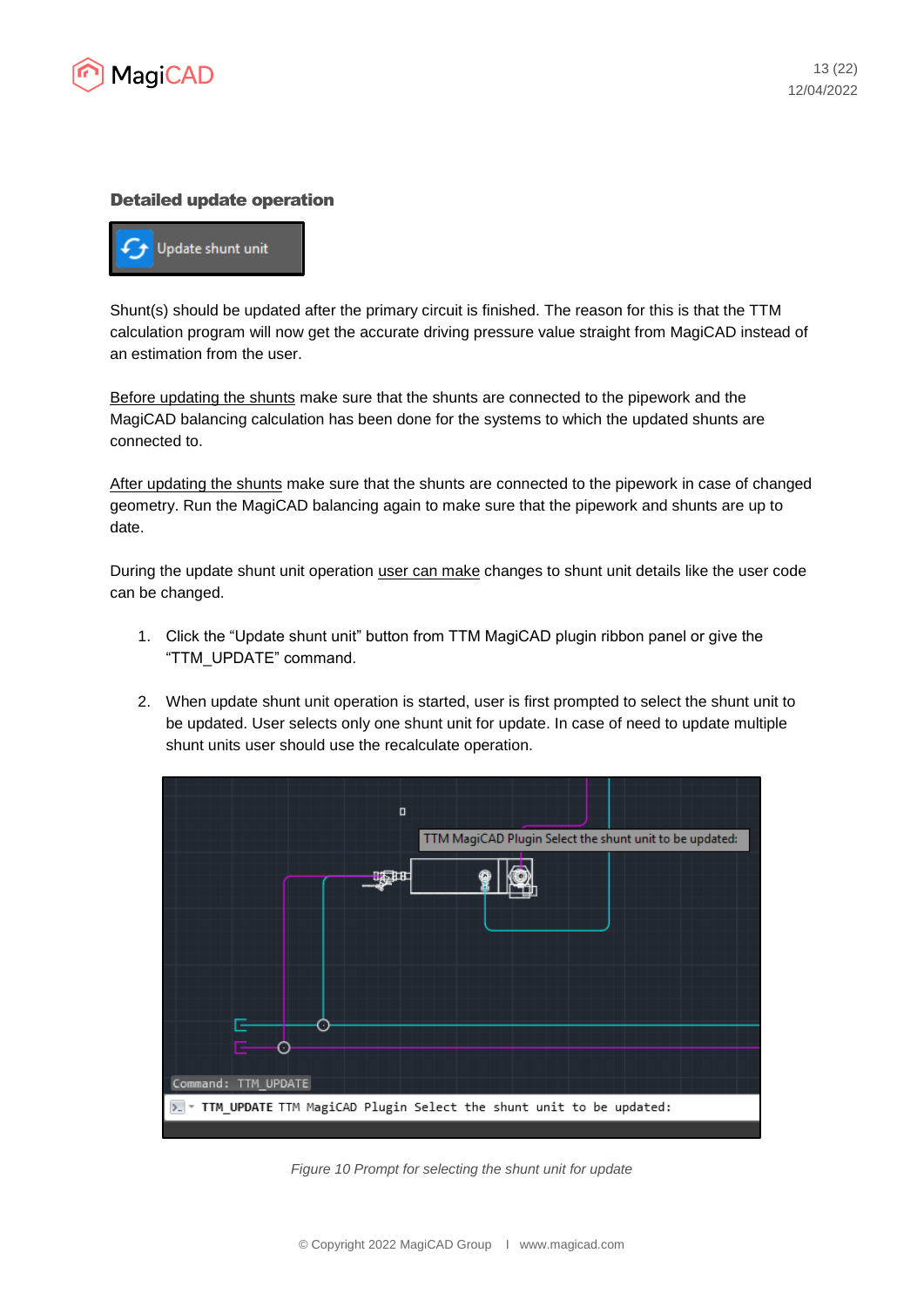

3. After the selection is done TTM calculation program is opened and user may do some dimension changes in there. Plugin sends the shunt and circuits data to calculation program and they can be seen prefilled in the program. Values which are not greyed are user editable values.

| TTM MagiCAD Plugin 2017.10.1<br>efficiency    |                                                    |                                                                                                         | $\Box$<br>上卷日                                 |
|-----------------------------------------------|----------------------------------------------------|---------------------------------------------------------------------------------------------------------|-----------------------------------------------|
| <b>1. PRINCIPVAL</b><br><b>2. SHUNTKOPPEL</b> | <b>INDATA</b>                                      |                                                                                                         | <b>TILL PUMPVAL</b>                           |
| 3. INDATA                                     | <b>INMATNINGSMETOD</b><br>Metod 1                  | Metod <sub>2</sub>                                                                                      | Metod 3                                       |
| 4. PUMP/RÖR VAL                               |                                                    |                                                                                                         |                                               |
| <b>5. VENTILVAL</b>                           |                                                    |                                                                                                         | Mediatyp                                      |
| <b>BERÄKNING</b>                              | Aggregatmärkning                                   | Aggr1                                                                                                   | Media                                         |
| <b>RESULTAT</b>                               |                                                    |                                                                                                         | Vatten<br>$\overline{\mathbf{v}}$<br>Temp     |
|                                               | Primärflöde                                        | $\  \mathbf{r} \ _2$<br>0.12                                                                            | 20<br>$\blacktriangledown$                    |
|                                               | Sekundarflöde                                      | $ \mathbf{\hat{y}} $<br>0.12<br>$\ensuremath{\mathsf{I}}\ensuremath{\mathsf{I}}\ensuremath{\mathsf{S}}$ | Tryckklass<br>PN <sub>6</sub><br><b>PN 10</b> |
|                                               |                                                    |                                                                                                         | n                                             |
|                                               | Tillg.<br>huvudpumptryck                           | 25.00<br>$\mathfrak{v}$<br>kPa                                                                          | Högsta systemtemperatur<br>Temp               |
|                                               | (vid shunt)                                        |                                                                                                         | 80<br>$\overline{\mathbf{v}}$                 |
|                                               | Tryckfall i anslutet<br>objekt på<br>sekundärsidan | 15.18<br>$\mathfrak{v}$<br>kPa                                                                          |                                               |
|                                               |                                                    |                                                                                                         |                                               |
| MagiCAD                                       |                                                    |                                                                                                         |                                               |

*Figure 11 TTM calculation program in shunt update mode with prefilled values*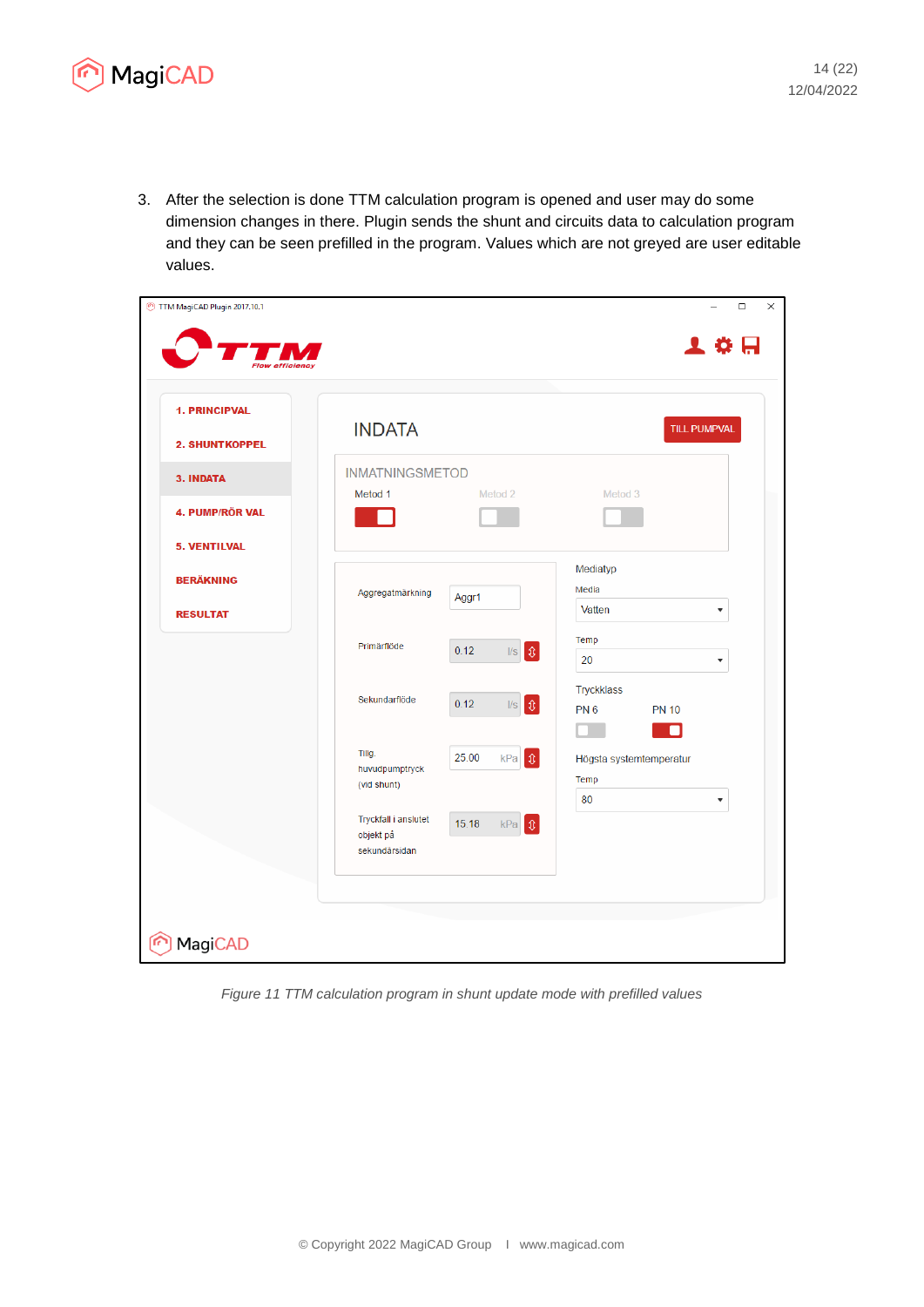

4. After user has gone through the dimensioning and made the needed changes to the shunt unit it can be exported to MagiCAD from final page of the TTM calculation program. User clicks the insert button (highlighted with red) to insert the updated shunt unit to MagiCAD.



*Figure 12 Inserting updated shunt unit in to MagiCAD*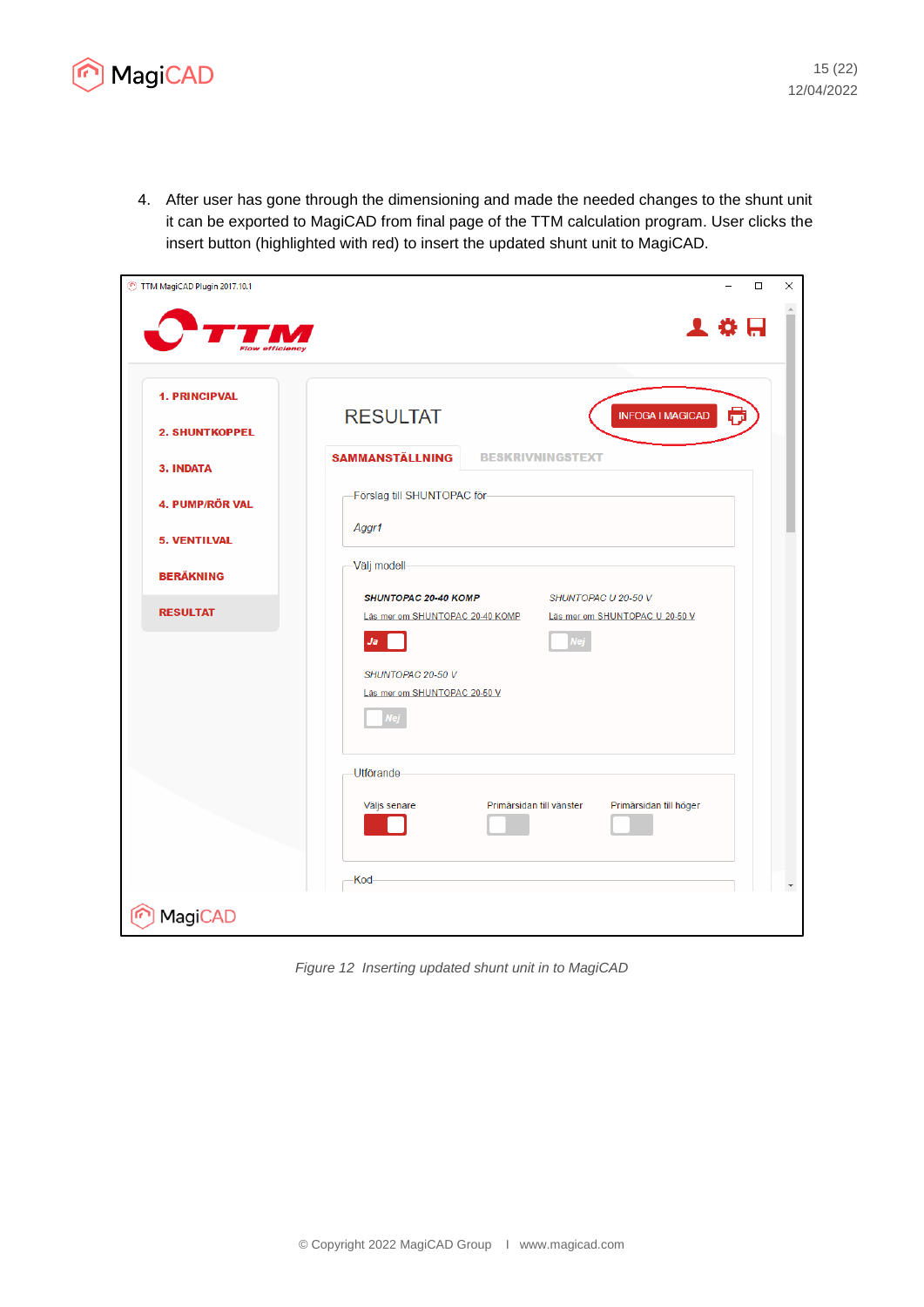

5. After pressing the insert to MagiCAD button, the dialog informs user that shunt unit has been updated. It also informs if the unit geometry has been changed or not. If the shunt geometry is changed then user should make sure that the shunt is still connected to the circuits intended.



*Figure 13 Shunt unit update information dialog*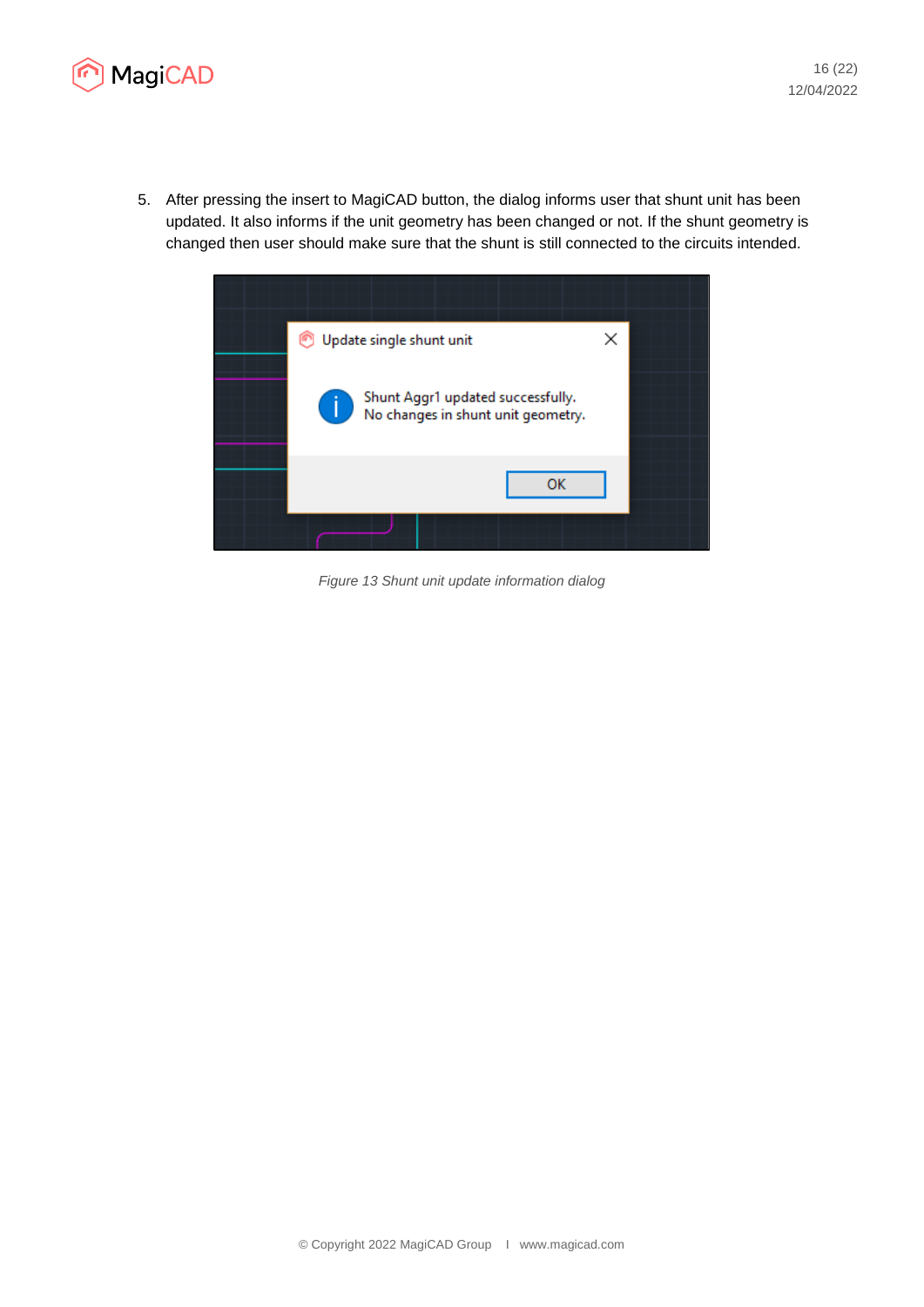

### Detailed recalculate operation



Shunt(s) should be recalculated after the primary circuit is finished. The reason for this is that the TTM calculation program will now get the accurate driving pressure value straight from MagiCAD instead of an estimation from the user.

Before recalculating the shunts make sure that the shunts are connected to the pipework and the MagiCAD balancing calculation has been done for the systems to which the shunts are connected to.

After recalculating the shunts make sure that the shunts are connected to the pipework in case of changed geometry. Run the MagiCAD balancing again to make sure that the systems can now be properly balanced.

During the recalculate shunt units operation the user can't make any changes to unit details like change the user code etc.

- 1. Click the "Recalculate shunt units" button from TTM MagiCAD plugin ribbon panel or give the "TTM\_RECALC" command.
- 2. When recalculate shunt units operation is started, user is first prompted to select the shunt units to be recalculated. User may select one or multiple shunt units for recalculation.

|        | $\Box$<br>Select the shunt unit(s) for recalculation and press ENTER:<br>$\lceil \cdot \rceil$<br><b>STAR</b><br>Command: TTM_RECALC<br>TTM_RECALC Select the shunt unit(s) for recalculation and press ENTER: |  |  |
|--------|----------------------------------------------------------------------------------------------------------------------------------------------------------------------------------------------------------------|--|--|
|        |                                                                                                                                                                                                                |  |  |
|        |                                                                                                                                                                                                                |  |  |
|        |                                                                                                                                                                                                                |  |  |
| $\geq$ |                                                                                                                                                                                                                |  |  |

*Figure 14 User prompted to select shunt units for recalculation*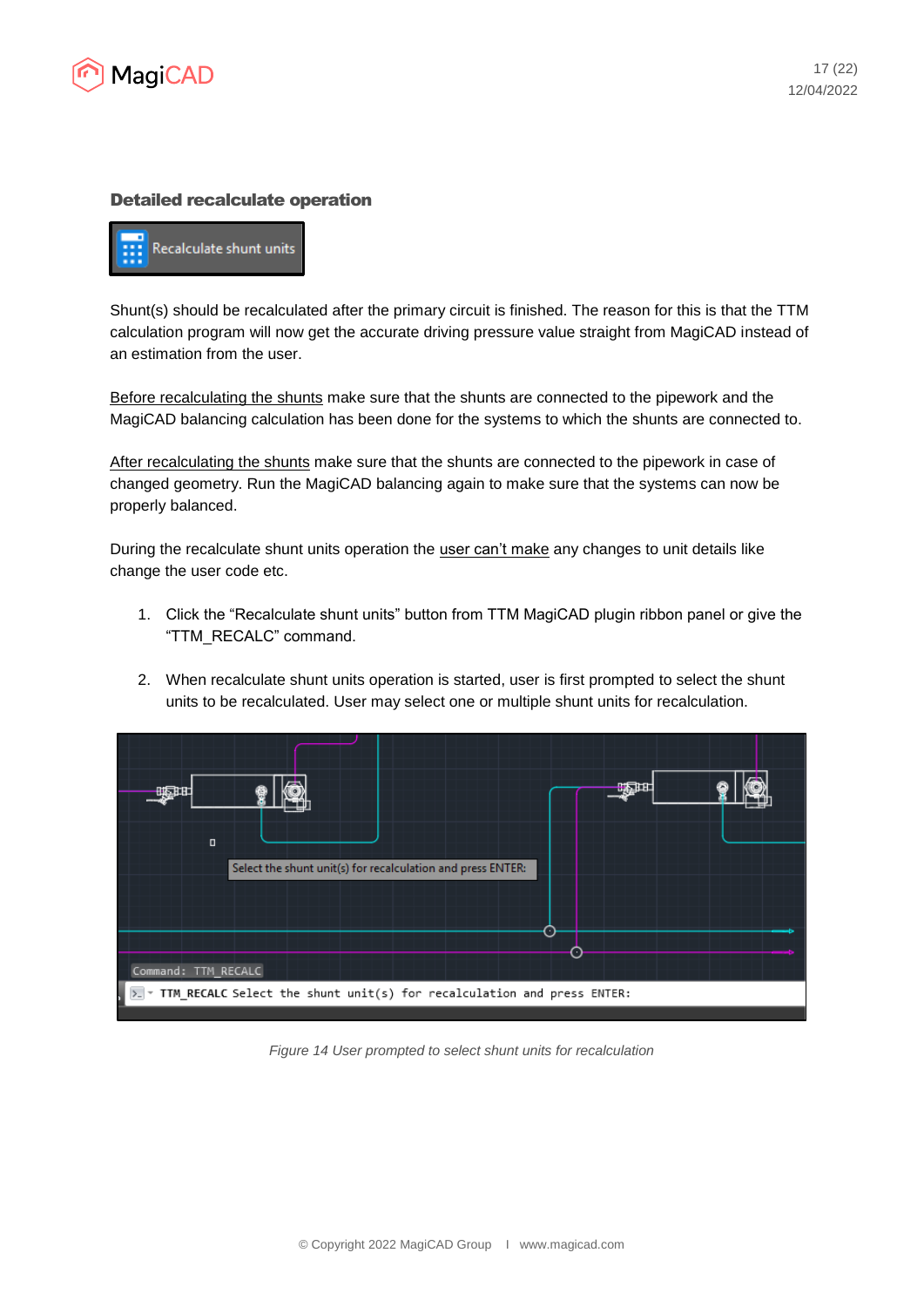

3. After the selection is done plugin informs user how many units was selected and TTM calculation program is opened. Plugin sends the shunt data to program and user sees the recalculation process.



*Figure 15 Dialog informing user that how many shunt units selected*



*Figure 16 TTM calculation program in recalculation operation*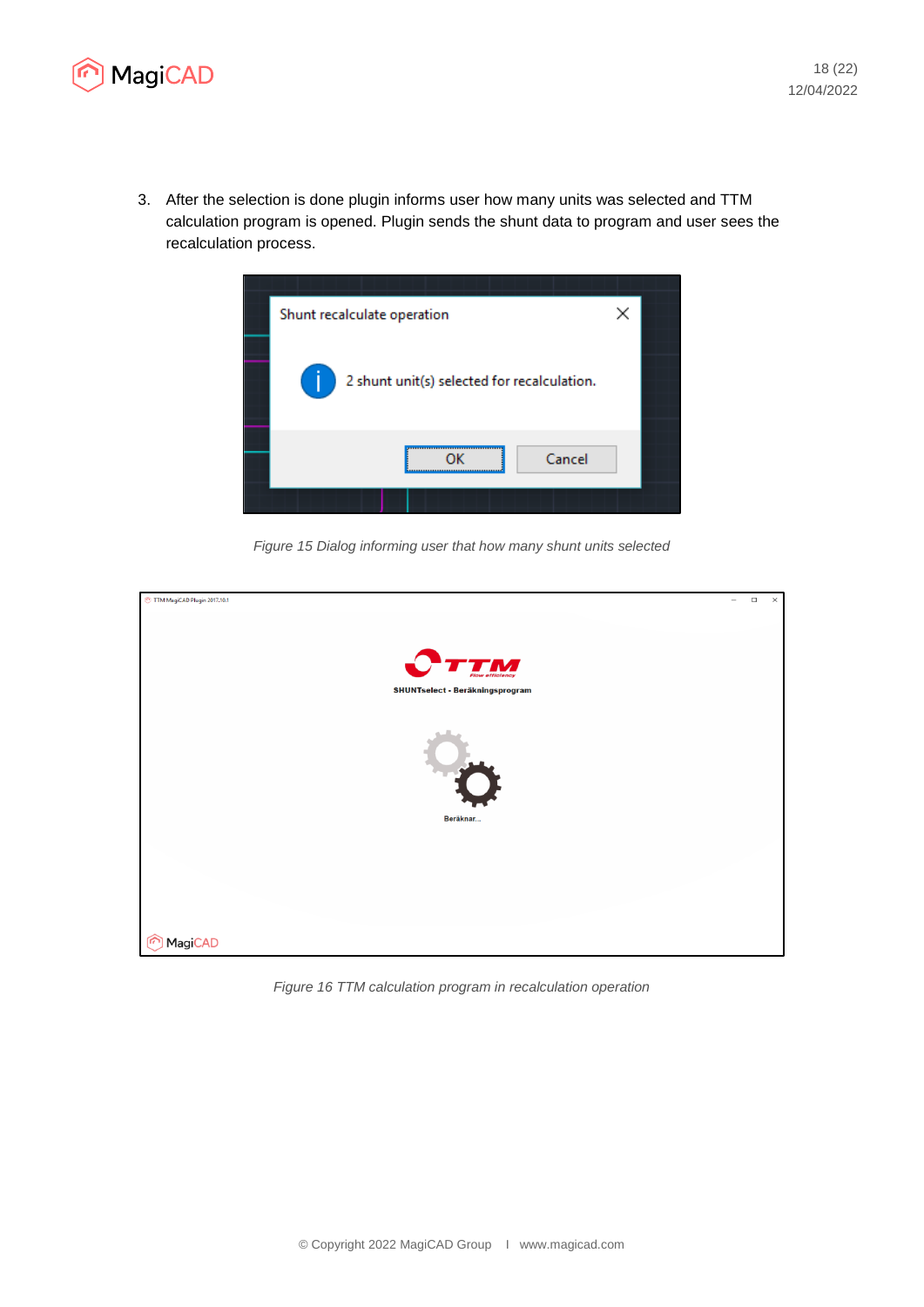

4. After the recalculation is done plugin shows to user the results of the recalculation: "Calculation status" and the "Operation type" (highlighted in red). Operation type indicates the type of operation which will be made to the shunt unit if user updates the drawing.

If status is "Success" then the operation will be "Unit data update" or "Unit replacement". In case of "Unit data update" only the data of unit is changed and no geometrical changes are made to the shunt unit. In case of "Unit replacement", shunt unit data and geometry is changed. In this case user should re-connect the shunt unit to the circuits intended.

If status is error then shunt unit update operation is recommended. Operation column guides user to do that. In update operation user can more easily see what has caused the error in calculation.

| A TTM MagiCAD Plugin - Calculation report |           |                    |                  |               | $\Box$ | × |
|-------------------------------------------|-----------|--------------------|------------------|---------------|--------|---|
|                                           |           |                    |                  |               |        |   |
|                                           |           |                    |                  |               |        |   |
| Product code                              | User code | Calculation status | Operation type   | Opdate status |        |   |
| SHUNTOPAC 20-40 KOMP-20-L                 | Aggr1     | Success            | Unit data update |               |        |   |
| SHUNTOPAC 20-40 KOMP-20-L                 | ShuntCopy | Success            | Unit data update |               |        |   |
|                                           |           |                    |                  |               |        |   |
|                                           |           |                    |                  |               |        |   |
|                                           |           |                    |                  |               |        |   |
|                                           |           |                    |                  |               |        |   |
|                                           |           |                    |                  |               |        |   |
|                                           |           |                    |                  |               |        |   |
|                                           |           |                    |                  |               |        |   |
|                                           |           |                    |                  |               |        |   |
|                                           |           |                    |                  |               |        |   |
|                                           |           |                    |                  |               |        |   |
|                                           |           |                    |                  |               |        |   |
|                                           |           |                    |                  |               |        |   |
|                                           |           |                    |                  |               |        |   |
|                                           |           |                    |                  |               |        |   |
|                                           |           |                    |                  |               |        |   |
|                                           |           |                    |                  |               |        |   |
|                                           |           |                    |                  |               |        |   |
|                                           |           |                    |                  |               |        |   |
|                                           |           |                    | Update drawing   |               | Cancel |   |
|                                           |           |                    |                  |               |        |   |

User can make a final decision to update the results to drawing or cancel them.

*Figure 17 Shunt unit calculation report dialog before units updated to MagiCAD*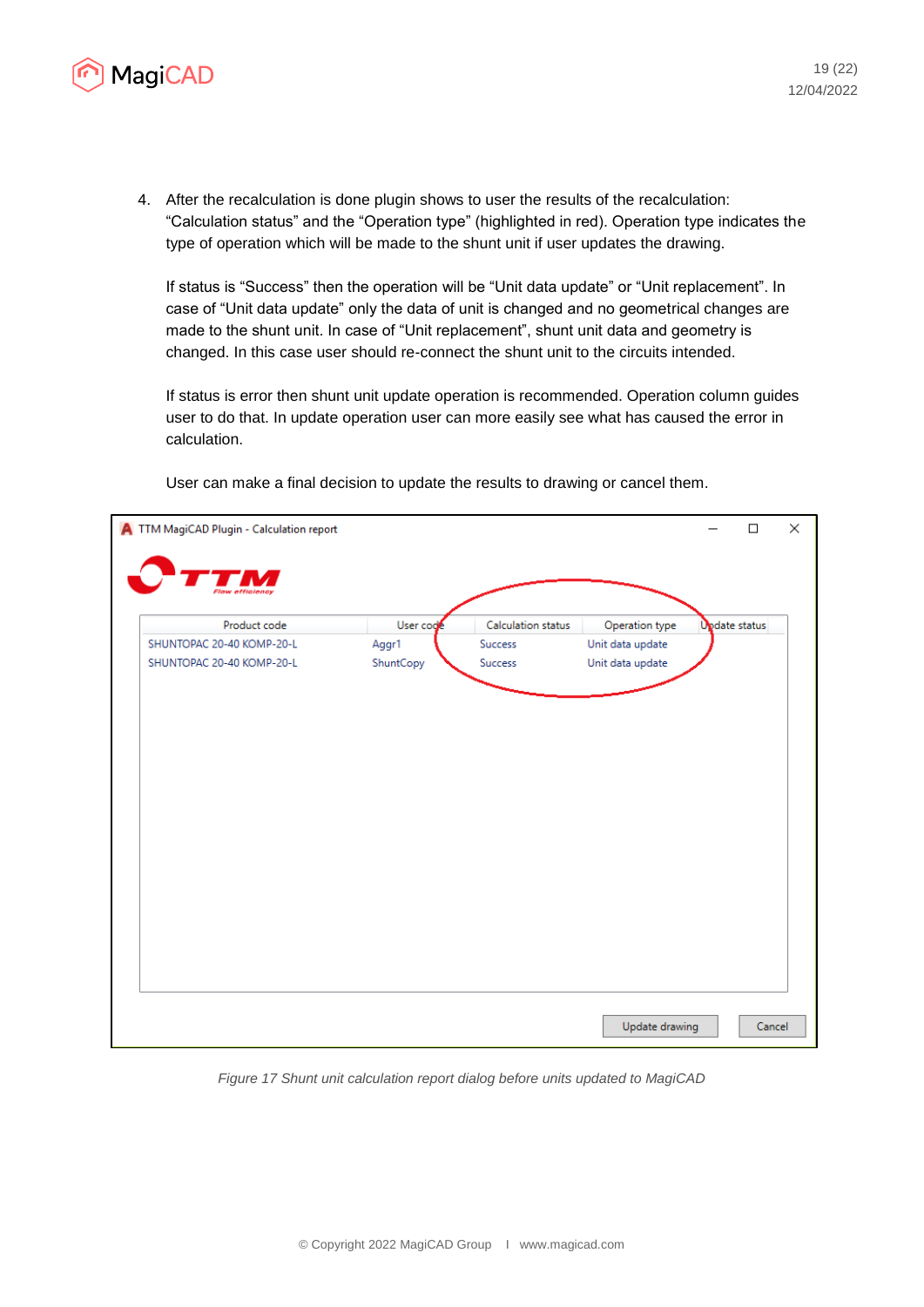

5. When user selects to update the drawing then the results will be shown in the dialog "Update status" column (highlighted in red). If calculation is failed for certain shunt unit then the drawing will not be updated at all by that shunt. The status column stays empty for that shunt.

In case of "Unit data update" operation type "Updated" status will be shown. In case of unit replacement "Replaced" status will be shown.

In case of failure in updating the drawing the "Failed" status is shown.

Close the dialog from OK button.

| A TTM MagiCAD Plugin - Calculation report |           |                    |                  |               | $\Box$    | × |
|-------------------------------------------|-----------|--------------------|------------------|---------------|-----------|---|
|                                           |           |                    |                  |               |           |   |
| Product code                              | User code | Calculation status | Operation type   | Update status |           |   |
| SHUNTOPAC 20-40 KOMP-20-L                 | Aggr1     | Success            | Unit data update | Updated       |           |   |
| SHUNTOPAC 20-40 KOMP-20-L                 | ShuntCopy | <b>Success</b>     | Unit data update | Updated       |           |   |
|                                           |           |                    |                  |               |           |   |
|                                           |           |                    |                  |               |           |   |
|                                           |           |                    |                  |               |           |   |
|                                           |           |                    |                  |               |           |   |
|                                           |           |                    |                  |               |           |   |
|                                           |           |                    |                  |               |           |   |
|                                           |           |                    |                  |               |           |   |
|                                           |           |                    |                  |               |           |   |
|                                           |           |                    |                  |               |           |   |
|                                           |           |                    |                  |               |           |   |
|                                           |           |                    |                  |               |           |   |
|                                           |           |                    |                  |               |           |   |
|                                           |           |                    |                  |               | <b>OK</b> |   |
|                                           |           |                    | Update drawing   |               |           |   |

*Figure 18 Shunt unit calculation report dialog after units updated to MagiCAD*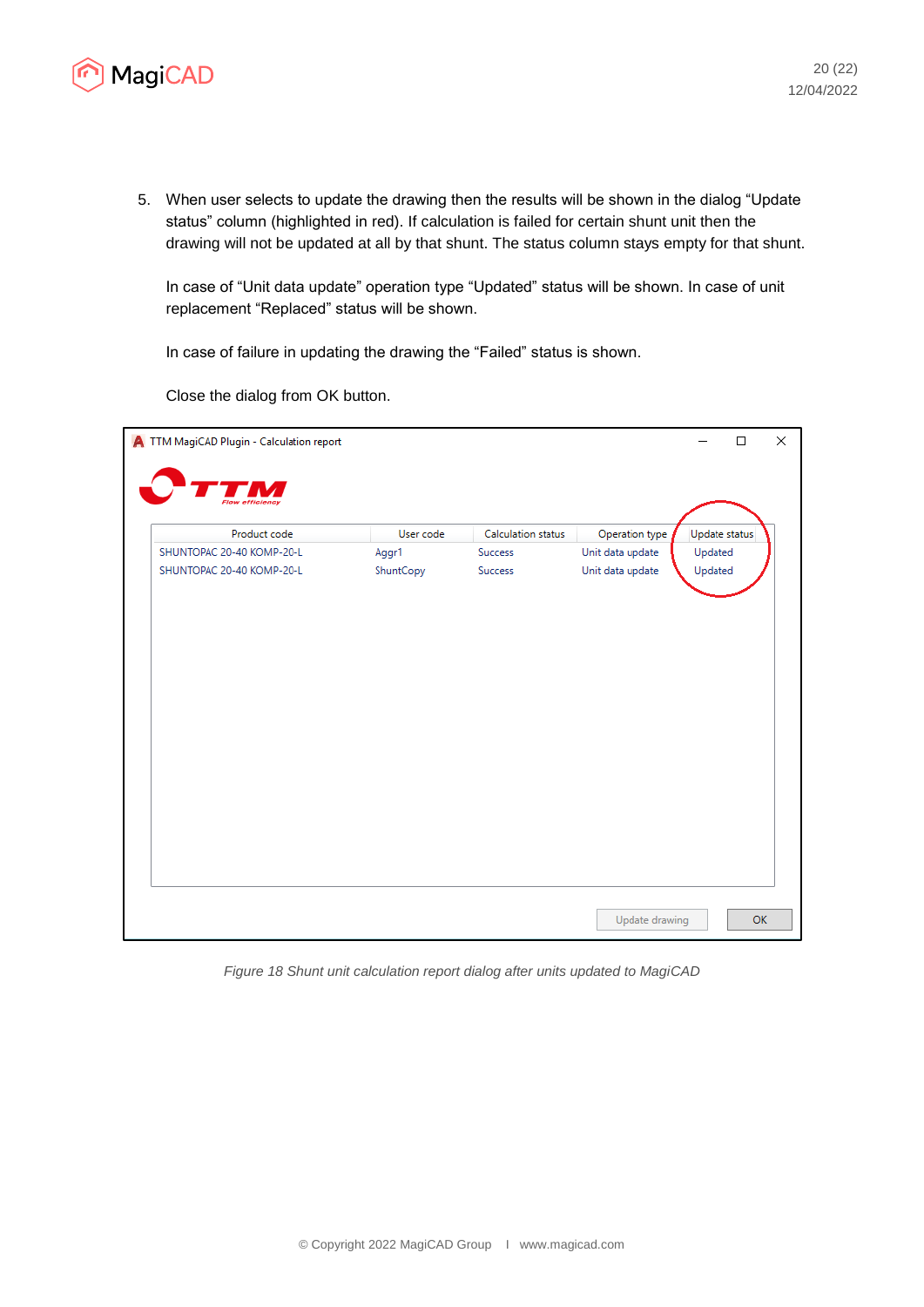

#### Detailed view technical data operation



- 1. Click the "View technical data" button from TTM MagiCAD plugin ribbon panel or give the "TTM\_VIEW" command.
- 2. When technical data operation is started user is prompted to select the shunt unit which technical data is wanted to view.



*Figure 19 Plugin guides user to select shunt unit which technical data is viewed*